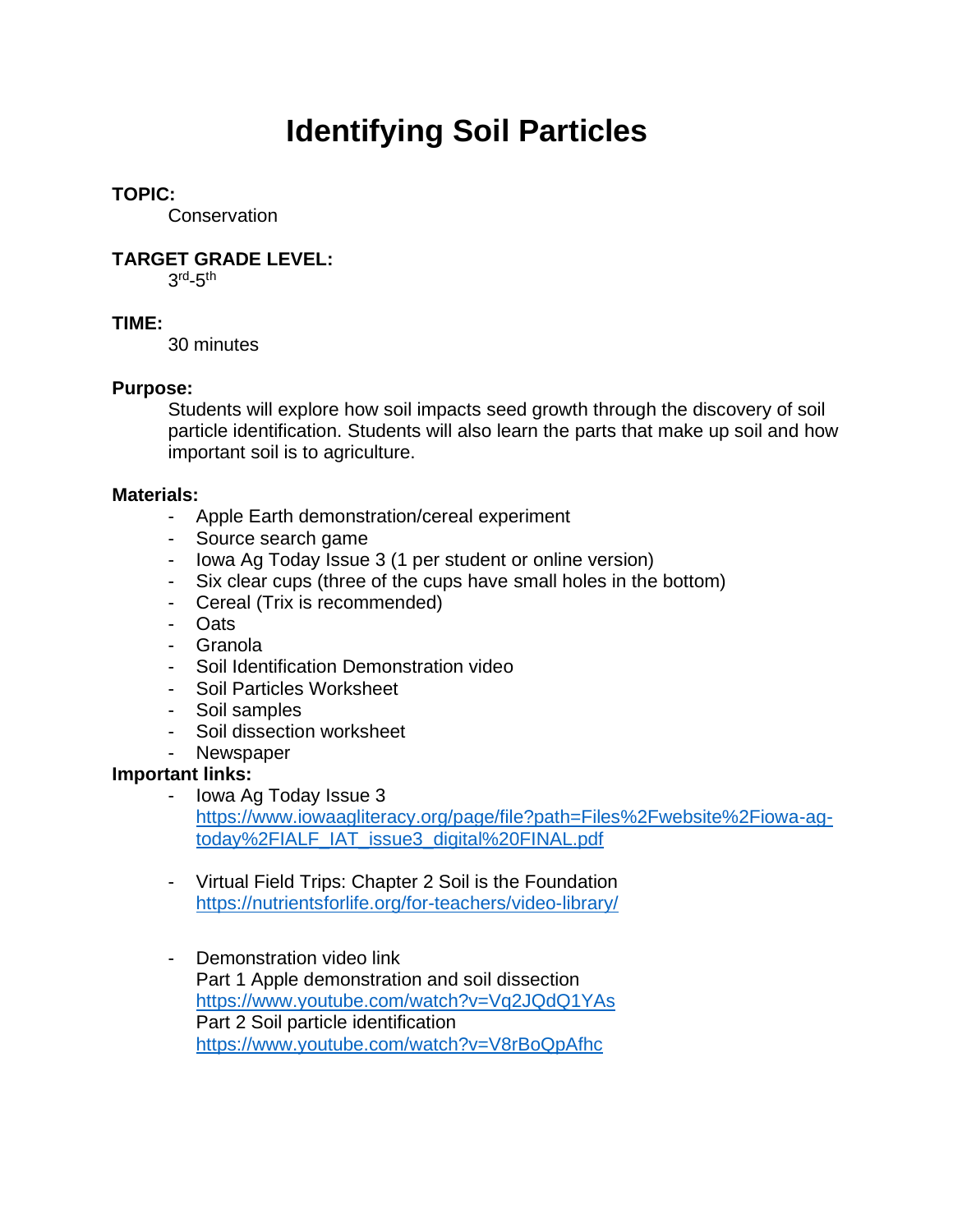#### **Vocabulary:**

- 1. *Natural Resource:* A natural resource is something that is found in nature and can be used by people**.** Earth's natural resources include light, air, water, plants, animals, soil, stone, minerals, and fossil fuels.
- 2. *Agriculture:* the science, art, or practice of cultivating the soil, producing crops, and raising livestock (animals for production)
- 3. Soil: loose upper layer of the Earth's surface where plants grow. Soil consists of a mix of organic material (decayed plants and animals) and broken bits of rocks and minerals.
- 4. *Loam:* balanced soil mixed with sand, silt and clay.
- 5. *Sand:* loose material consisting of rock or mineral grains (largest of the particle grains)
- 6. *Silt:* loose sedimentary material with rock particles (medium size of particle grains)
- 7. *Clay:* an earthy material that is sticky and easily molded (smallest size of particle grains).
- 8. *Organic matter/humus:* decayed plants and animals.
- 9. *Erosion:* The movement of soil.

## **Interest Approach- engagement:**

Engage the students with the source search activity. In this activity students will learn that agriculture provides nearly all the products we rely on in any given day by participating in a relay where they match an everyday item with its "source." Pass out the photos and place the bowls (farm, natural resources, store and factory) in the front of the room. Ask the students to place their picture in the bowl they believe it came from.

\*If you are doing this activity virtually, ask the students in a zoom to hold up the "source (farm, factory, store or natural resource) to a few of the product pictures.

## **Background- agricultural connections:**

Natural resources are essential to our survival. We rely on soil, water, crops, animals, rocks, oil, etc.; for feeding, clothing, and sheltering our growing population. We currently have 7.6 billion people on our planet, but that number is predicted to increase by 2.5+ billion people by the year 2050. As numbers increase, our soil availability will decrease. Communities will expand and farmland will be developed. We will need to grow more food on less land while sustainably managing our resources.

Students will learn about the different soil particles and how they impact seed growth. We will begin a discussion on the importance of conservation through erosion prevention and management practices.

**Sand** is the largest particle of the three and water is quickly absorbed. Seeds planted in sand tend to need more water. The plant roots dig deeper into the ground searching for water.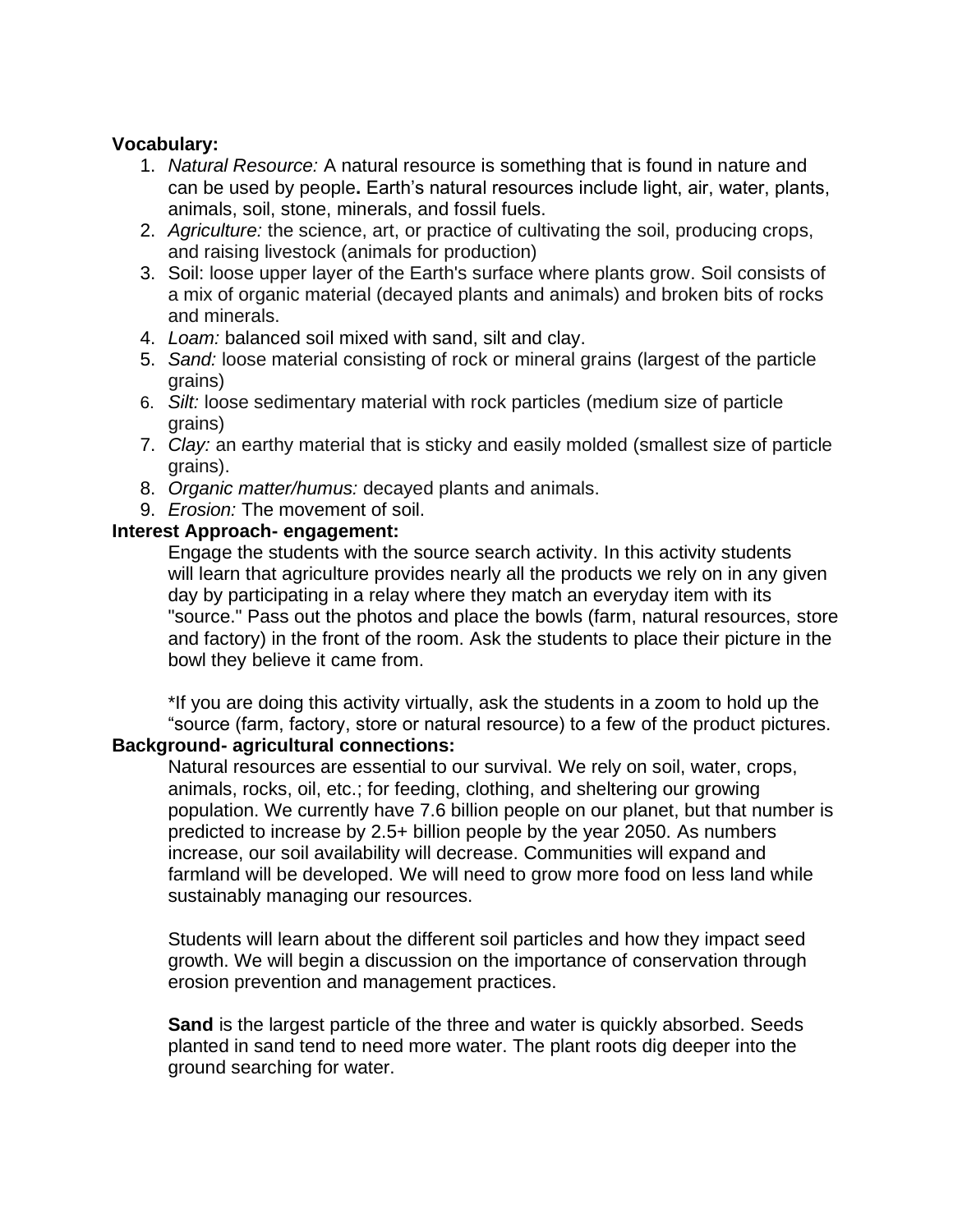**Silt** is the medium particle of the three and is a well-drained soil and doesn't saturate quickly.

**Clay** is the smallest of all three particles. Clay soil can become saturated quickly and tends to hold moisture for longer periods of time. Seeds planted in clay do not need to be watered as often.

**Loam** is a balanced mixture between all three types of soil particles (ideal for planting seeds).

## **Procedures:**

- 1. Begin by showing the class the Apple Earth demonstration video
	- Imagine the Earth as an apple
	- "This apple represents the **planet Earth**."
	- *Remove and hold up the 3/4 piece.* "Nearly three-quarters of the Earth is covered in **water**."
	- *Point to the remaining 1/4 of the apple.* "The remaining quarter represents **land area**."
	- *Remove and hold up the 1/8 piece.* "This section represents **uninhabitable land** including deserts, mountains, and polar regions that are not suitable for people to live or grow crops."
	- *Remove and hold up the 3/32 piece.* "This section represents **habitable, but non-arable land**. People can live on this land, but crops cannot be grown because it is too rocky, hot, wet, or it has been developed."
	- *Remove and hold up the 1/32 piece.* "Only 1/32 of the Earth's surface has the potential to grow crops. This section represents **arable land**."
	- *Point to the top layer of dark brown soil.* "This small section of **topsoil** represents all the soil on Earth upon which humans depend for food production."
- 2. Soil dissection: instruct the students to look at the soil sample, draw what they see and write a short paragraph about the different components (organic material or humus, rocks/minerals, air and water)
- 3. Watch the soil particles video (pause in the beginning and make a prediction- which cereal sample do you think represents; sand, silt and clay using the soil particles worksheet)



- Sand=cereal, silt=granola and clay=oatmeal.
- 4. Complete worksheet
- 5. Review with Iowa Ag Today Issue 3: Read natural resources and conservation practices.